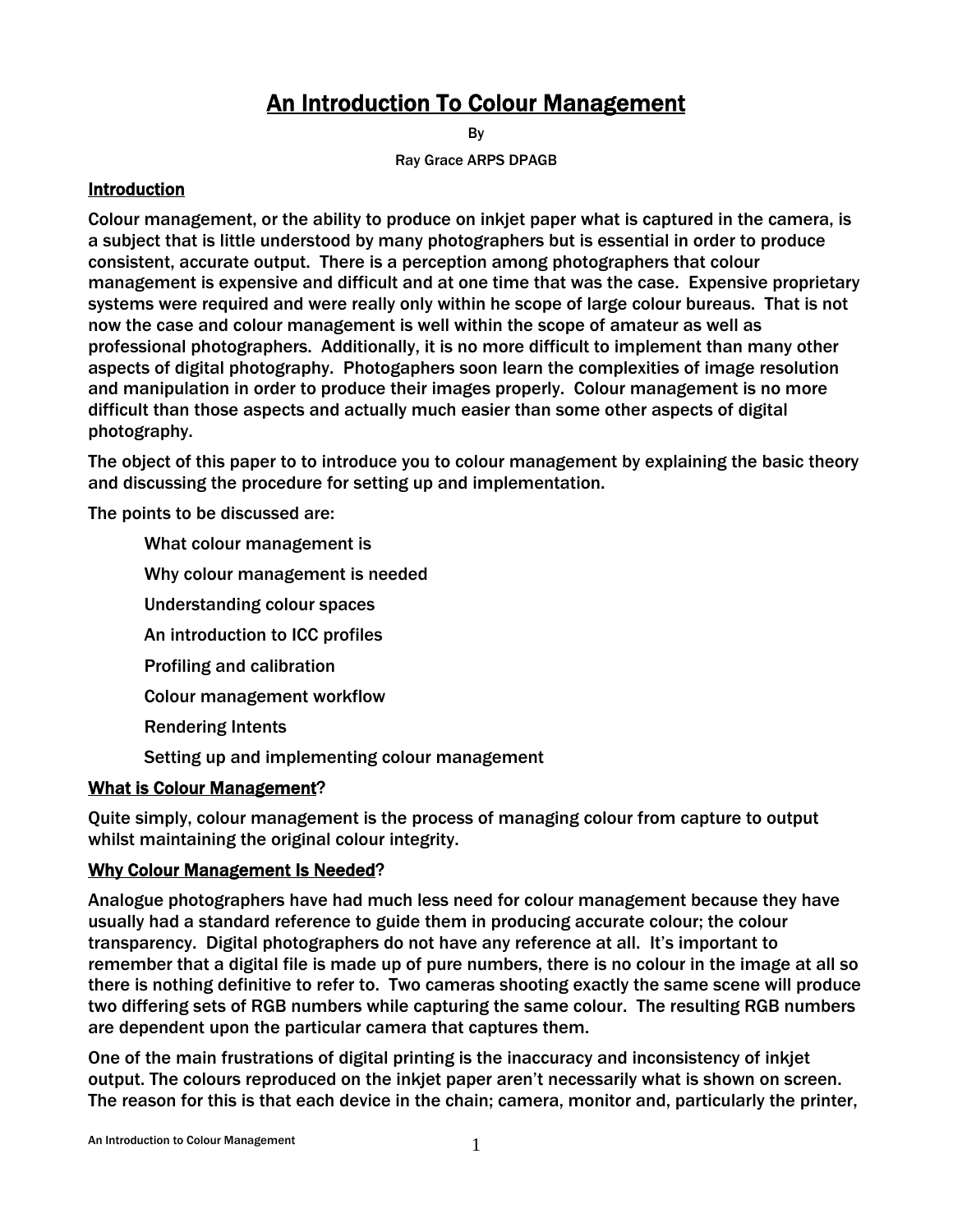is interpreting colour it's own individual way. All colour devices produce colour unique to themselves. This is known as 'device dependent' colour.

A good analogy is a TV showroom. Walk into any TV showroom and you will see that the TV screens on display, quite probably all receiving the same TV channel, will be displaying different colour. This is because they are all interpeting the transmitted signal in their own unique way.

### They are all device dependent.

We need to be able to control the colour in our workflow in order to reach accurate results. This is why we need colour management.

#### Colour Spaces – Device Dependent

Colour spaces are based upon their origin. A scanner or digital camera will create data specific to that device. Other colour spaces are synthetic and have no relationship to any specific device. A good example are colour spaces created for editing images. Within Photoshop these are referred to as 'working spaces'.

The 2 most common colour models we work with are RGB (Red-Green-Blue) and CMYK (Cyan-Magenta-Yellow-Black).

All cameras and scanners will produce some unique form of RGB.

All monitors will display some unique form of RGB.

Inkjet printers, in general, utilize CMYK ink to produce their output but they require the data that is sent to them to be in RGB.

These are are device dependent colour spaces. This means that if we send an identical file (which is just numbers) to '*n*' printers we would end up with '*n*' results. The devices themselves take the same numbers and produce different colour prints. Conversely, if we had '*n*' printers and wanted to produce identical results on each we would need '*n*' colour spaces. This makes life somewhat complicated. Fortunately, colour management allows us to create the correct values for each device.

#### Colour Spaces – Device Independent

As well as device dependent colour models there are device independent colour models. The most common is CIELAB, which is usually shorted to Lab. L is the lightness channel and a and b are the colour channels. This is a theoretical colour space based on human vision and covers all the colours known to man. The important difference between the two colour models is that Lab is consistent. The numbers that make up a specific colour will be same the same on every computer. Using the eyedropper tool, select a colour in your image and then look at the RGB numbers and equivalent Lab numbers. Now if you go to another computer and, using the colour picker set up the same Lab numbers and you will note that the RGB numbers will differ from that of the previous computer. Lab values are constant from device to device but the RGB numbers differ. The colour value is the same. The diagrams on the next page illustrates the point.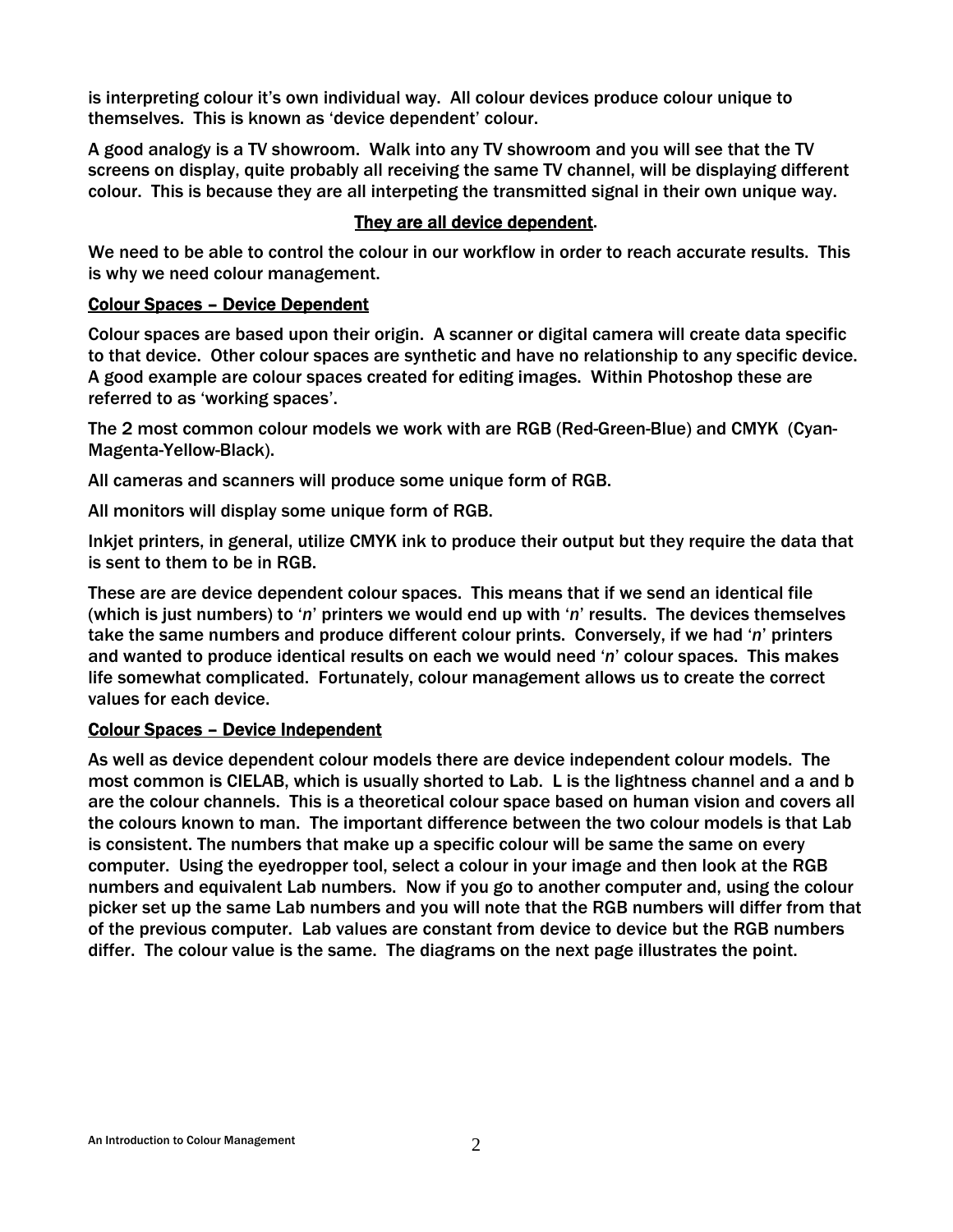On my desktop computer I selected the colour picker and picked a colour at random. The RGB numbers are 207, 149, 130. The equivilent Lab numbers are70, 28, 23.



olor Picker (Foreground Color)

Only Web Colors

On my laptop I selected the colour picker and entered the Lab values shown above. The RGB values that were generated were 228, 151, 131. The colouris identical but is represented on a different computer as different RGB values. Note that the CMYK values are almost the same as the values in the colour picker above.

I then entered the original RGB values on my laptop computer and noted the difference in the Lab values: 67, 21, 19. So, the same RGB values on different computers wil result in different Lab values. This would result in a different colour being reproduced. The colour is not significantly different but it is different, reinforcing the fact that RGB values are device dependent. Note that although the RGB values are the same as the original values the CMYK values, like the Lab values are significantly different.

Colour management utilizes both device dependent and device independent colour models.

## Introducing ICC Profiles

In 1939 a group of colour scientists formed The Commission Internationale L'Éclairage conducted a series of tests and experiements on people to determine how they see colour. They produced a mathematical model based on how humans see colour.

In the early 1990s a group of proprietary companies (Kodak, Agfa, HP and others), led by Apple, got together and formed the International Color Consortium (ICC). They used the model devised in 1931 as the baseline and agreed to develop an 'open source' cross platform colour management system. This would enable an image created on one system to be produced on some other system without loss of integrity. For example an ICC profile created with a Kodak product on an Apple platform could be translated on a Windows based computer using an software that was ICC aware. Software manufacturers wishing to utilize colour management could implement their proucts to work with these ICC profiles. A leader in this field is Adobe.



OH: 15

Os: 37 %

OB: 81

 $\bigcirc$ 

 $\epsilon$  $\overline{21}$ 

> 18 M: 45 Y: 46 %

 $K: 1$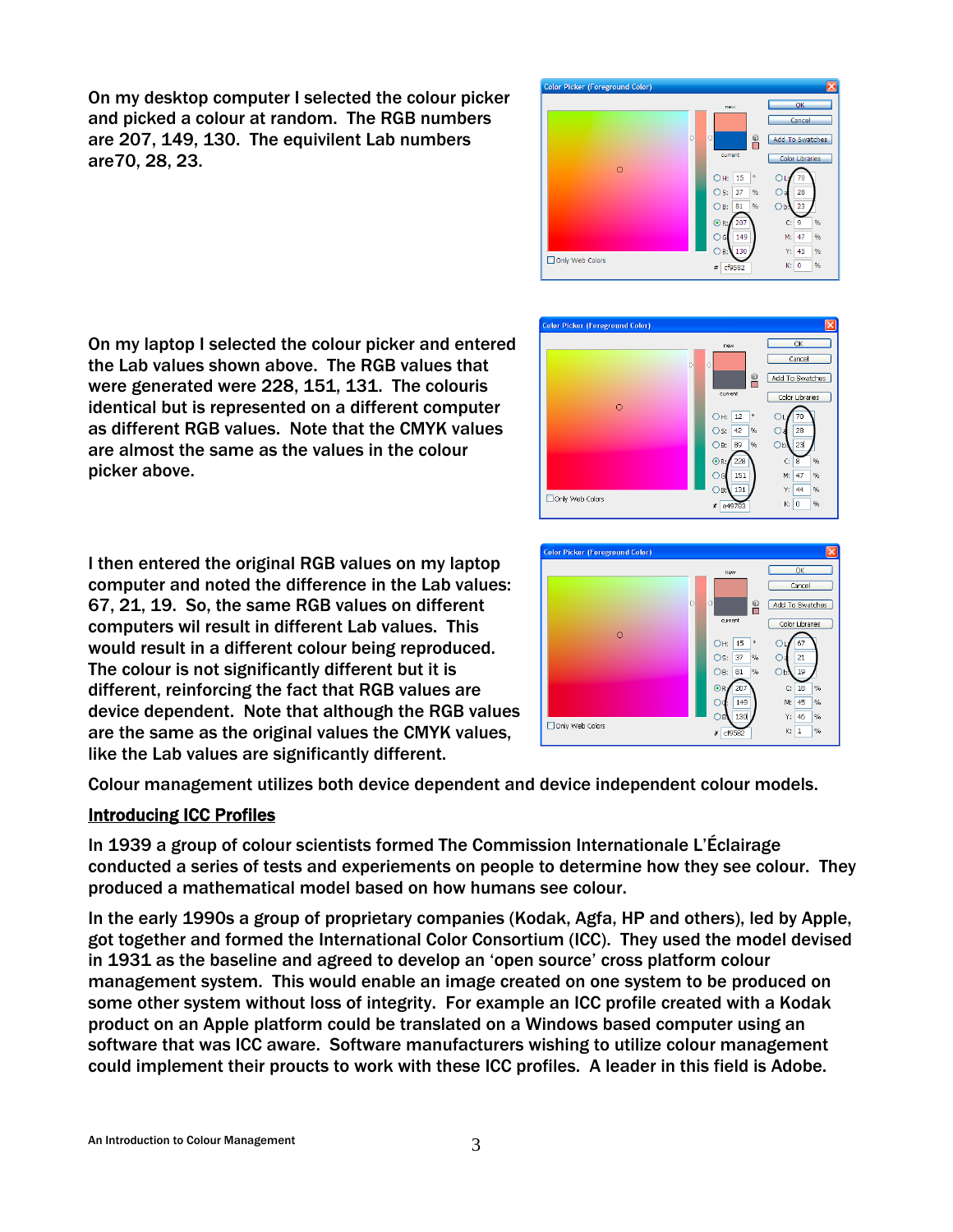Like the original model this a theoretical model based on human vision, not dependent upon any device and is consistent.

As mentioned, device dependent colour spaces are unique to their device. Device independent colour spaces encompass all of human vision and are not linked to a specific device. Capture and output devices cannot directly reproduce CIELAB but this colour space allows the translation of any colour from one device to another.

ICC profiles can be assigned to individual images and saved within the image data. This is known as '*embedding*' a profile or '*tagging*' an image. This allows any ICC aware application to process the image and correctly reproduce the colour accurately. A file that does not have a profile embedded in it is known as '*untagged*' because the colour within it has no colorimetric meaning.

Here's an analogy. You have a roll of film that you give to a lab for processing; nothing is written on the film cassette. They have no idea what type of film it is; colour (negative or positve) or monochrome, what ISO is the film and what was it rated at. This is untagged film and they would have no idea how to process it correctly. However, if you write on the film cassette: Fuji Sensia 100, rated at ISO 200, you have 'embedded' a profile to the film and the lab will know exactly how to process it correctly. The information that you wrote on the cassette did not change the physical properties of the film; it just provided a description of it's properties. This is analogous to how a profile gives meaning the image data within a file.

Also, it is important to understand the difference between profiling and calibration. You now know that embedding a profile in an image file does not change it in any way; it just provides a description of the colour behaviour. Calibration of a device changes its physical properties. A good analogy here would be correcting the time on a watch or clock or resetting the pressure value on a barometer. In correcting the time you would be physically changing the properties of the device to bring it to a baseline standard. Calibration in digital imaging is relevant to display monitors. Calibration of display monitors is something that needs to be done on a regular basis as, like a watch or clock, the colour will drift over a period of time. Additionally, if we understand that a profile describes the behavior of a device, we should be aware that if the device changes it's behaviour then the profile will become invalid. A new profile would need to be created to reflect the new device behaviour.

#### Profiling and Calibration

It is important to understand the difference between profiling and calibration. A profile, as discussed above, is purely a description of the way a device behaves. It does not change the physical properties of the device. Calibration does. If you consider the times you may correct a watch or perhaps a chronometer to bring the device into line with known standards then you are calibrating those devices. In digital imaging this is a necessary element that is required of the monitor. Calibration of the monitor brings it into line with a known ICC standard, determined by whatever calibration device you are using. There are a range of colorimeter devices available for monitor calibration. Using one is the only guarantee that you have that your monitor is displaying accurate colour. If your monitor is displaying a colour cast and you are unaware of it you will introduce that colour cast in your manipulation processes and introduce a colour cast to your output. Calibration of the monitor also results in a profile that is automatically installed on your computer system and is loaded each time the computer boots up. However, unlike a profile, which is just a file and should never alter, the colours displayed by your monitor will drift and so calibration is a process that should be carried out at regular intervals. If you are serious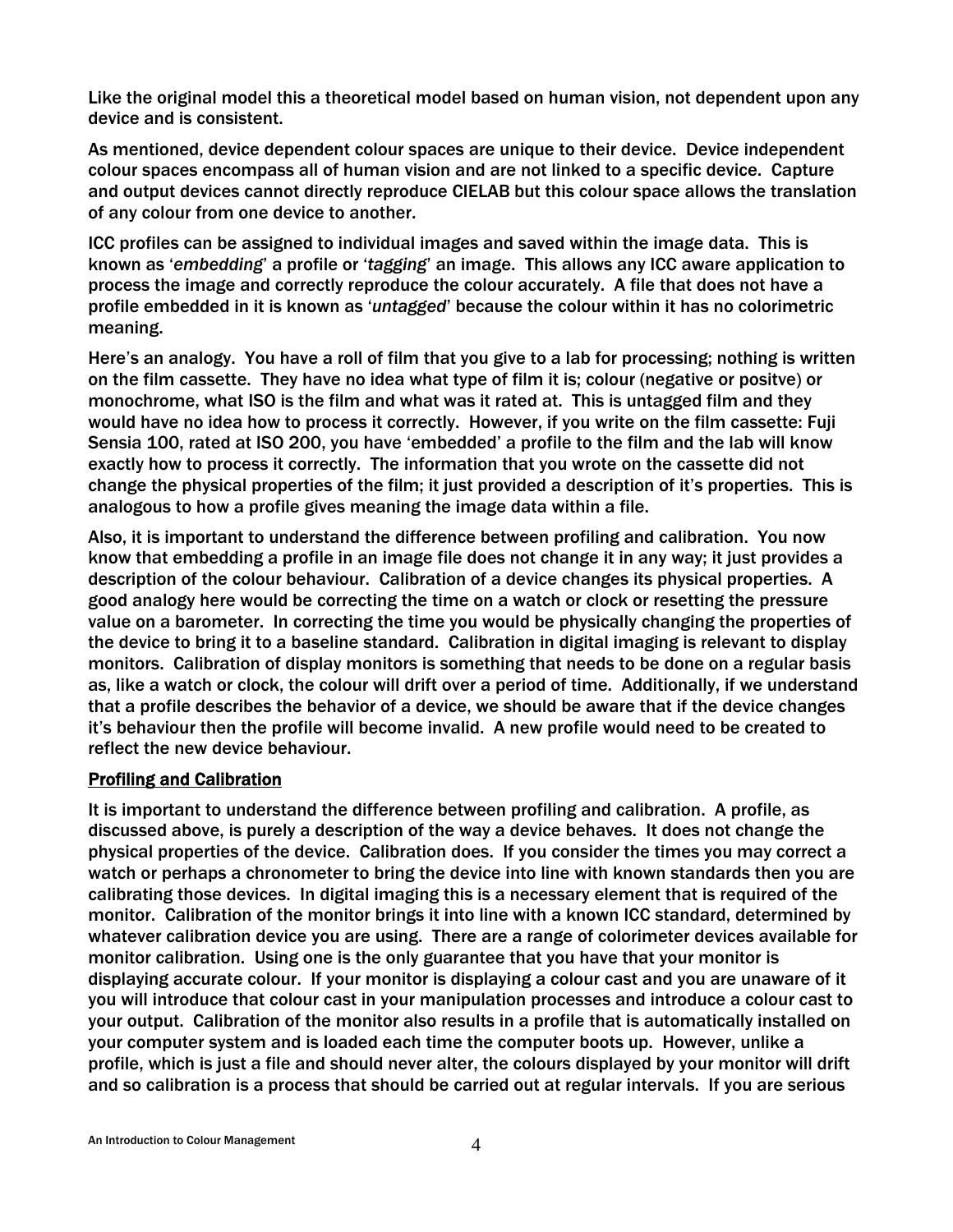about colour management this should be done on a monthly basis. If you would like to discuss this aspect further then please contact Fotospeed on 01249 714555.

While it is essential for at least 2 profiles to be available for colour management: A source and a destination profile. It is beneficial to have a third; a monitor profile, which would be produced as a result of calibration.

#### Colour Management Workflow

Now we understand that ICC profiles have a very important role. ICC profiles allow colours in a source image to be mapped to colours in a destination which has a different colour space. This requires a 'translation' from one colour space to another, which is provided by the device independent colour space 'Lab'. All device dependent profiles 'understand' Lab and this is used as the translation area or profile connection space (PCS) The conversion process is shown in the diagram below.



Note, although a printer generally uses CMYK inks it requires the data to be sent to it in RGB.

Thinking in numbers is often difficult for people so if we think laterally and apply the profile conversion method to words it would work in exactly the same way. For instance, imagine a book written in German was required for publication in Russia. In order for the book to be translated it would need to go through the translation process. Applying the same criteria as the profiles would mean that the German publisher would have to provide the conversion from German to a universal language which would be equivalent to Lab. *Remember that all device dependent profiles 'understand' the universal language of Lab. They don't understand device dependent profiles from another colour space.* Once converted into the universal language, in this case we'll call it English, the book can then be translated from English to Russian whilst maintaining the original meaning of the book. The conversion process is shown in the diagram below.